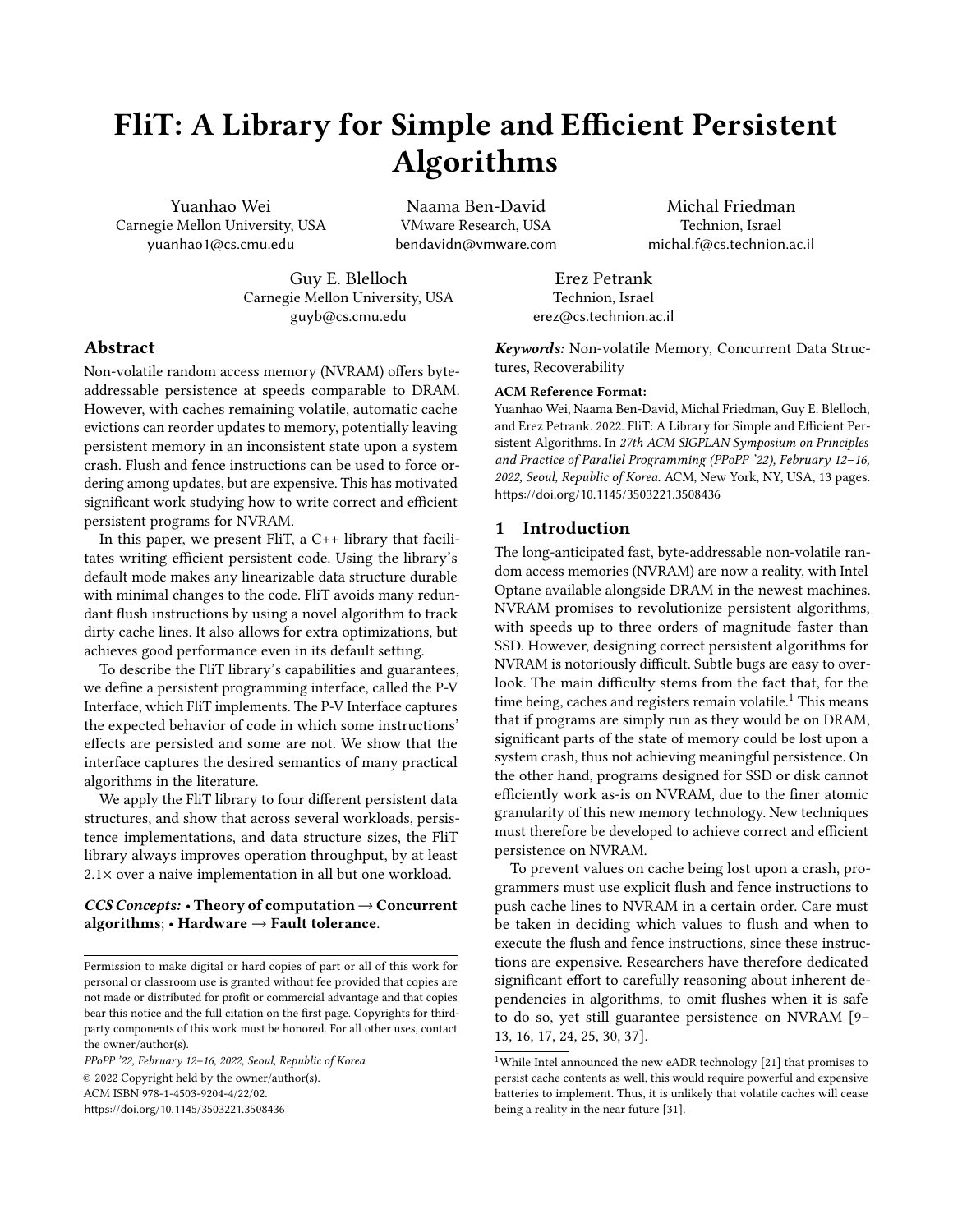Data races in persistent programs pose even more challenges. Since writing and persisting values cannot be done atomically, a value can be visible to other threads before being persisted. Thus, to avoid memory inconsistencies, a process may have to flush locations it reads, even if processes flush locations when they write as well. However, in most cases, a writing process can finish persisting its new value before any other process reads it. In that case, it seems wasteful to have the reader flush this value as well. Existing work in the literature avoids these wasteful flushes by using a bit in each memory word to indicate whether or not it has already been flushed [\[14,](#page-10-4) [19,](#page-11-6) [35\]](#page-11-7). This optimization has been shown to have tremendous benefits in practice, but borrowing a bit from each word is not always possible. Furthermore, this optimization requires modifying memory using compare-and-swap, and therefore cannot be applied to data structures designed with other primitives, such as fetch-and-add or swap.

We propose a new technique for avoiding unnecessary flushes which is fully general in the sense that it can be applied to any code safely. The idea is to use counters (separate from the memory word) to keep track of ongoing stores for each variable. When a store begins, it tags the memory location it operates on by incrementing the corresponding counter. Loads check the counter when accessing a given memory location, and only execute a flush instruction on it if it is tagged. In this way, flush instructions are only executed when needed. This technique allows for flexibility in the placement of these counters. The counters can be, for example, placed next to each variable or in a separate hash table. We experiment with different options in Section [6.](#page-6-0)

We package this technique into an easy-to-use C++ library called FliT, or Flush if Tagged, which helps programmers easily design efficient persistent code for NVRAM, abstracting away details of flush and fence instructions, and applying the optimization under the hood. At a high level, the FliT library persists the effect of each instruction without requiring the programmer to handle low-level flushing and barriers.

The FliT library greatly improves the performance of persistent code, since it enables the program to safely skip flush instructions when they are not needed. Furthermore, FliT is easy to use, and its syntax requires minimal changes when applying it to existing code. Indeed, to use FliT, the programmer simply needs to modify the declaration of variables to be persisted, and annotate when an operation terminates – this already makes any linearizable data structure durably linearizable [\[23\]](#page-11-8). For example, a C++11 implementation of Harris's linked list [\[20\]](#page-11-9) can be made durably linearizable using our library by changing just seven lines of code.

Another advantage of the FliT library is its flexibility; while, by default, the FliT library instruments each load and store instruction to access the tag counters, this does not have to be the case. Many previous works have focused on understanding which values must be persisted, and which

can be left volatile [\[9,](#page-10-0) [11,](#page-10-5) [12,](#page-10-6) [14,](#page-10-4) [16,](#page-10-2) [17\]](#page-10-3). These efforts have led to many optimized persistent data structure implementations. The FliT library can complement these existing works by allowing the programmer to specify whether a specific instruction's arguments should be left volatile. In that case, the instruction can be annotated as such, and the flushing mechanism is bypassed. Thus, while the FliT library can be used to persist all memory values in a naive manner to yield a fairly performant solution, it can be combined with existing optimizations to yield even better results.

To more formally argue about the library's correctness, we define an abstract interface, called the P-V Interface, which the FliT library implements. Intuitively, the interface considers two types of instructions; those whose effects must be persisted (called *p*-instructions), and those whose persistence has been optimized away (called v-instructions). The P-V Interface describes the interaction between these two types of instructions and the resulting effect on the memory. We show that the P-V Interface captures persistence behavior in many algorithms in the literature. Intuitively, the P-V Interface abstracts flush and fence instructions down to their underlying meaning, and we use it to show that the FliT library behaves as expected. We believe that the P-V Interface offers a good balance between ease of programming and the efficiency of potential implementations. Since it is relatively low-level, it can be implemented efficiently, as is exemplified by FliT. Furthermore, designing durably linearizable data structures [\[23\]](#page-11-8) is easy using the P-V Interface; if every instruction is made a p-instruction, a linearizable data structure becomes durable. On the other hand, carefully reasoned optimizations can also be applied by making some instructions v-instructions where possible. Thus, we believe that the P-V Interface may be of independent interest.

We evaluate the FliT library by using it to implement four different durable data structures; a linked-list [\[20\]](#page-11-9), a BST [\[27\]](#page-11-10), a skiplist [\[14\]](#page-10-4), and a hash table [\[14\]](#page-10-4). Furthermore, for each data structure, we evaluate three different ways of making it durable; one that makes all instructions p-instructions, and two more optimized settings that appear in the literature; we consider the NVtraverse methodology [\[16\]](#page-10-2), which allows us to have v-loads while traversing the data structure, and a manually optimized durable version of the same data structure [\[14\]](#page-10-4). We also evaluate different settings for the placement of the counters in the implementation of FliT, and compare these to the existing bit-tagging technique [\[14,](#page-10-4) [19,](#page-11-6) [35\]](#page-11-7). We observe that, the FliT library provides up to 200 $\times$  speedup over a durable linearizable version implemented with plain flush instructions. Furthermore, even for highly optimized implementations, the FliT library still provides up to 4.32× speedup and never slows down any implementation.

In summary, the contributions of the paper are as follows.

• We present a new technique for tracking dirty cache lines that is fully general.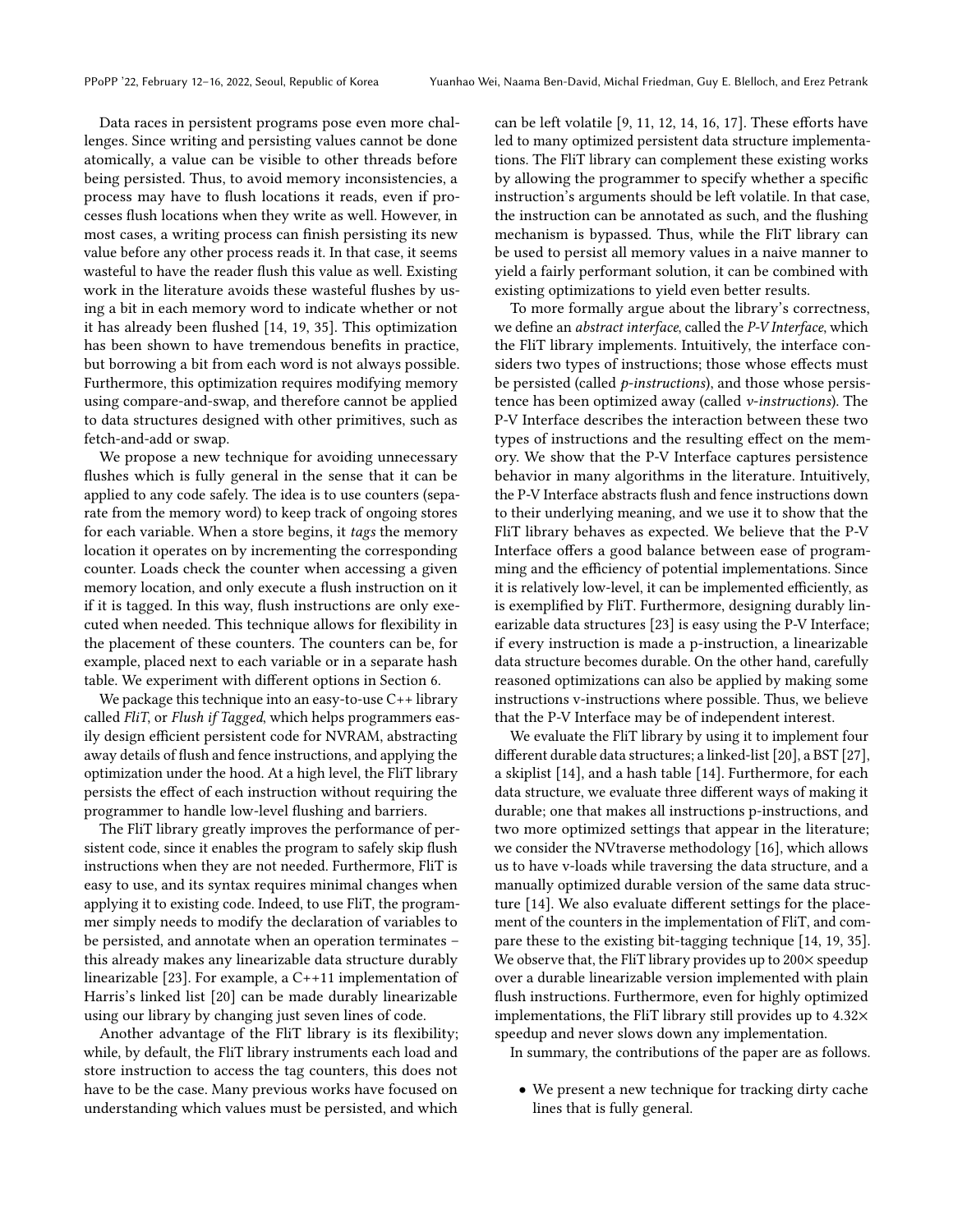- We present the FliT library, which uses this technique to instrument instructions giving an easy way to design efficient persistent code.
- We formalize the FliT library interface as the P-V Interface, which captures many practical use cases, and gives a simple way of creating durably linearizable data structures.
- We evaluate the FliT library and show it can significantly improve the performance of even the most optimized persistent algorithms.

The rest of this paper is organized as follows. Background is discussed in Section [2.](#page-2-0) In Section [3,](#page-3-0) we present the P-V Interface definition. We rely on this interface when presenting the FliT library syntax in Section [4,](#page-4-0) and its implementation and algorithmic ideas in Section [5.](#page-5-0) We evaluate the FliT library in Section [6.](#page-6-0) Finally, we discuss additional related work and conclude the paper in Sections [7](#page-8-0) and [8.](#page-10-7)

#### <span id="page-2-0"></span>2 Background and Preliminaries

Flushing on current hardware. In existing architectures, there are specific flush instructions which write back a value from a specific cache line to the main memory. The flush instructions might differ by their strength and whether they invalidate the cache line, which influences performance. In addition, there are fence instructions which provide ordering. A store fence ensures that all preceding writes and flushes executed by a specific process are visible to other processes before any writes or flushes executed after the fence. A flush followed by a fence blocks until all previously flushed locations have reached main memory, which may be volatile (i.e., DRAM), or non-volatile (i.e., NVRAM), depending on the mapping of the specific flushed address.

In the rest of this paper, we will use the term  $pwb$  (persistentwrite-back) to refer to the weakest form of flushing, which does not block or invalidate. It is persistent, since in all our use-cases, the memory it flushes is mapped to NVRAM. As mentioned above, after a non-blocking flush instruction, a fence must be called to ensure the completion of the flush. In this paper, we use pfence to refer to a fence instruction. A pfence called by a process  $i$  is assumed to order all previous pwb instructions called by  $i$  before any pwb or write instructions that are executed after the pfence. The pwb and pfence instructions are architecture-agnostic.

Previous flushing optimizations. We defer most of the discussion of related work to Section [7.](#page-8-0) However, some flushing optimizations have appeared in the literature that are reminiscent of the FliT library's implementation, so we briefly discuss them now. David et al. [\[14\]](#page-10-4) introduce a technique they call link-and-persist to avoid executing pwb instructions when the variable being flushed is clean. Their technique works by using a single bit in each memory word as a flag indicating whether or not it has been flushed since the last time it was updated. When a new value is written, it

is written with the flag up. The writing process then executes a pwb and a pfence to persist the new value, and then executes another store to flip the flag down. A reader executes a pwb on any location it read that had the flag up, and skips flushing every time the flag is down. This technique has appeared in the literature under different names [\[19,](#page-11-6) [35,](#page-11-7) [39\]](#page-11-11), always optimizing redundant pwbs, and yielding faster algorithms. This technique is similar to the implementation of our FliT library. However, the FliT library is more general and flexible. For one, it does not require taking a bit in every memory word. While pointers leave unused bits in each word, some algorithms make use of these bits for other parts of their logic. The link-and-persist technique is not applicable to such algorithms. Furthermore, for link-and-persist to work, all stores must be executed using a CAS instruction (as opposed to, for example, fetch-and-add or swap), to prevent accidentally removing a flag for a value that has not yet been flushed. The FliT library does not suffer from these restrictions. Finally, as will be shown in the rest of the paper, the FliT library also provides flexibility in allocating the space used for metadata tracking persistent state, which can sometimes be a useful way to optimize implementations.

**Model.** We consider a shared memory setting in which  $n$ processes access two types of memory; volatile memory and persistent memory. Volatile memory roughly corresponds to caches and registers, as well as DRAM, on real architectures, whereas persistent memory corresponds to the NVRAM. We assume that upon a system crash anything that is in persistent memory remains, but anything on volatile memory is lost.

Processes can access shared memory using read, write, or read-modify-write (RMW) instructions, like compare-andswap (CAS), fetch-and-add (FAA), and test-and-set (TAS). We sometimes refer to read instructions as loads, and to all other instructions collectively as stores. Each memory location is categorized at any given point in time as shared or private. There is a root location in memory, that is always shared. A private memory location can only be accessed by a single process  $i$ , which can make that location shared by executing a specific store on some shared location. This store depends on the algorithm; it could be releasing some lock, or swinging a shared pointer to point to this location.

All accesses are applied to volatile memory. To make a value that is in volatile memory appear in persistent memory, processes can execute persistence instructions, which include pwb and pfence (as long as these addresses are mapped to the persistent memory). From now on in the paper, whenever we invoke pwb on some location, we assume that location is mapped to persistent memory. A pwb instruction takes a memory location as a parameter. The value  $v$  in memory location  $\ell$  is said to be *flushed* if a pwb instruction was executed on  $\ell$  when  $v$  was in  $\ell$ . After a process *i* executes a pfence instruction, any value that was flushed by  $i$  is in persistent memory.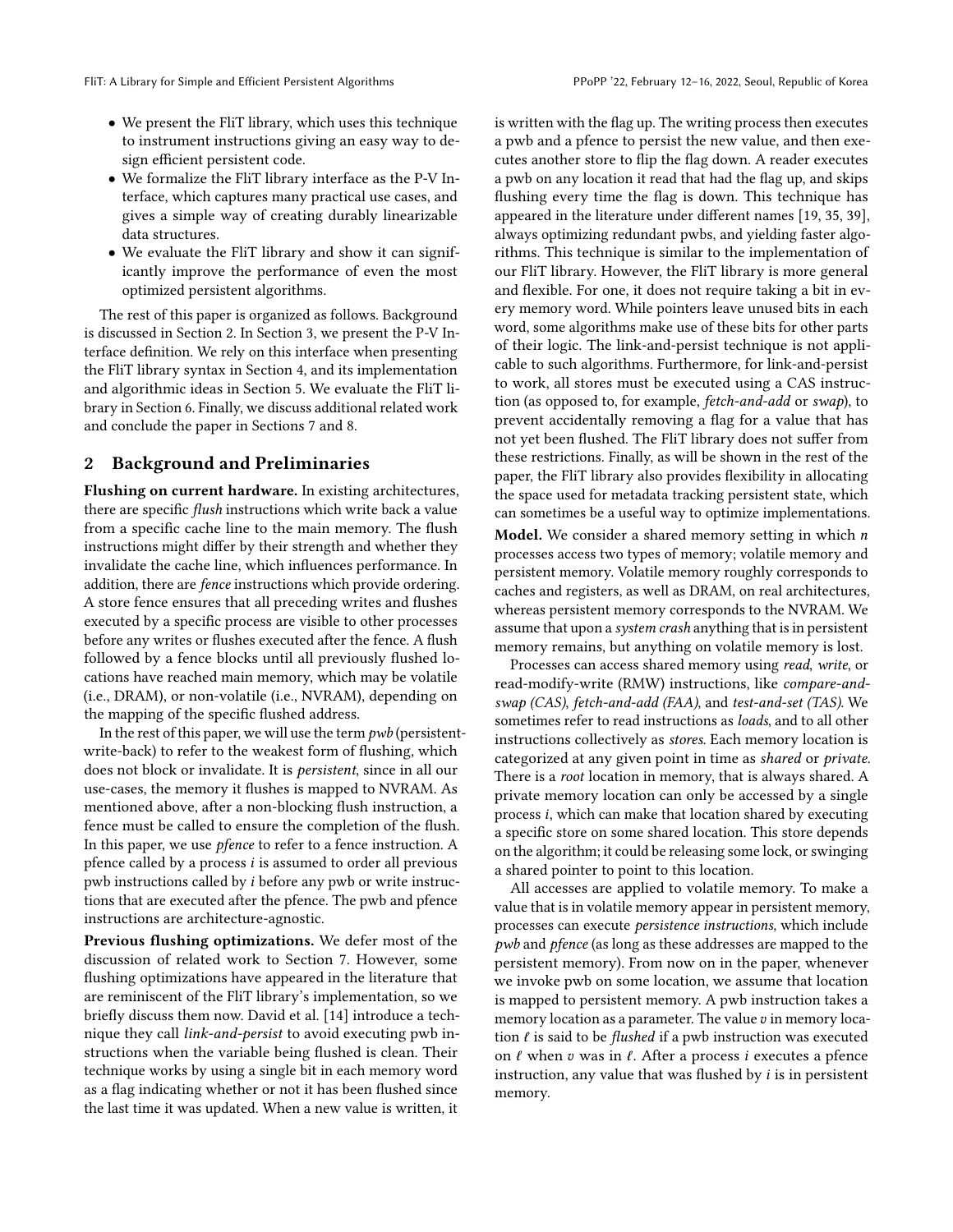A data structure  $D$  defines a set of operations, along with a sequential specification, defining how the operations behave in a sequential execution. Histories are composed of operations and crash events. A crash event erases all values in volatile memory, but leaves the persistent memory intact. Furthermore, after a crash event, new processes are spawned. A history  $H$  of operations of data structure  $D$ , with no crash events, is linearizable if there is a single point in time during the execution of each operation at which that operation takes effect, such that the sequence of these points adheres to the sequential specification of  $D$ . A history with crash events is durably linearizable [\[23\]](#page-11-8) if it is linearizable after all crash events are removed from it. A data structure implementation is linearizable (resp. durably linearizable) if all possible histories of it are linearizable (resp. durably linearizable).

#### <span id="page-3-0"></span>3 Persistent-Volatile Instruction Interface

Before presenting the FliT library, we define the abstract interface that it implements. This interface, called the P-V Interface, is important for discussing the correctness of the FliT library implementation; we later prove that our implementation satisfies the abstract interface. Furthermore, this interface allows users of the FliT library to reason about their code in a precise manner.

The P-V Interface aims to capture the behavior of a program with both volatile and persistent memory. Firstly, handling persistence should not affect the behavior of the volatile memory. In particular, this means that we should expect to see the same sequential semantics on volatile memory as we do in a classic system. That is, any load on volatile memory should return the value written by the most recent store. For persistence, we expect the interface to capture the behavior of code that uses pwb and pfence instructions. We also note that dependencies between instructions can play a role in when we expect a value to be persisted; if a value has been written but never read, it may be ok for it to be lost upon a system crash, since its effects have not yet been observed. We formalize these intuitions below.

We begin defining the interface by introducing terminology to separate two types of instructions: we say an instruction is a p-instruction if it has to be persisted (defined below), and a v-instruction if it does not. More specifically, we refer to persisted loads and stores as p-loads and p-stores respectively, and to their volatile counterparts as  $v$ -loads and  $v$ -stores. If we do not specify whether an instruction is persisted or volatile, then it could be either.

To nail this down precisely, we further distinguish between shared instructions, which operate on shared memory, and private instructions, which operate on a private memory location. A private instruction may allow more flexibility in when it is persisted, since other processes cannot observe its effects. Moreover, private values are not needed after a crash, since we assume new processes are spawned.

We refer to the memory location an instruction operates on as its location. Furthermore, we associate a value with each instruction; a *load*'s value is what it returned (read from its location), and a store's value is the value newly written on its location. When we say an instruction is persisted, we mean its value is on persistent memory.

To create durable code, we must reason about dependencies among different instructions. In particular, for a new store to be safe in a persistent setting, a process  $i$  must ensure that all its dependencies have been persisted before executing the store. That is, the values that process  $i$  used to determine the value and location of the new store must not be lost at a later time. Furthermore, to maintain a store-order guarantee for persistent memory, previous store instructions by the same process  $i$  must also be persisted before  $i$ 's new store. Finally, to prevent losing the effects of a completed operation, we must persist all of  $i$ 's dependencies and store values before  $i$ completes an operation.

The P-V Interface, defined in Definition [1,](#page-3-1) formalizes the meaning of dependencies in terms of p-stores and p-loads; a process *i* depends on its own p-stores (Condition [2\)](#page-3-2), and on previous p-stores on locations on which  $i$  executes a pload (Condition [3\)](#page-3-3). The interface then requires that these dependencies be persisted before  $i$  executes a store that is visible to other processes (shared), or before it completes an operation (Condition [4\)](#page-3-4). To capture which p-stores become dependencies, we consider the linearization of instructions. Intuitively, an instruction linearizes at the time it accesses volatile memory (Condition [1\)](#page-3-5). Note that Conditions [1,](#page-3-5) [2,](#page-3-2) and [3](#page-3-3) apply to both private and shared instructions, and that v-instructions don't add dependencies.

<span id="page-3-1"></span>Definition 1. [The P-V Interface.] Each instruction has a linearization point within its interval, such that:

- <span id="page-3-5"></span>1. Keeping Volatile Memory Behavior. A load  $r$  on location  $\ell$  returns the value of the most recent store on  $\ell$ that linearized before r.
- <span id="page-3-2"></span>2. Store Dependencies. Let  $s$  be a linearized p-store executed by a process  $i$ .  $i$  depends on  $s$ .
- <span id="page-3-3"></span>3. Load Dependencies. Let  $r$  be a p-load by process  $i$  on location  $\ell$ . *i* depends on every p-store on  $\ell$  that was linearized before r.
- <span id="page-3-4"></span>4. Persisting Dependencies. Let t be either the linearization point of a shared store by process  $i$ , or the time at which *i* completes an operation. The value of every store  $i$  depended on before time  $t$  is persisted by time  $t$ .

#### <span id="page-3-6"></span>3.1 Applicability of the P-V Interface

In this subsection, we show that for many algorithms designed for NVRAM, it is easy to replace their memory accesses and all pwb and pfence instructions with p-instructions (for dependencies) and v-instructions (for instructions optimized out as non-dependencies).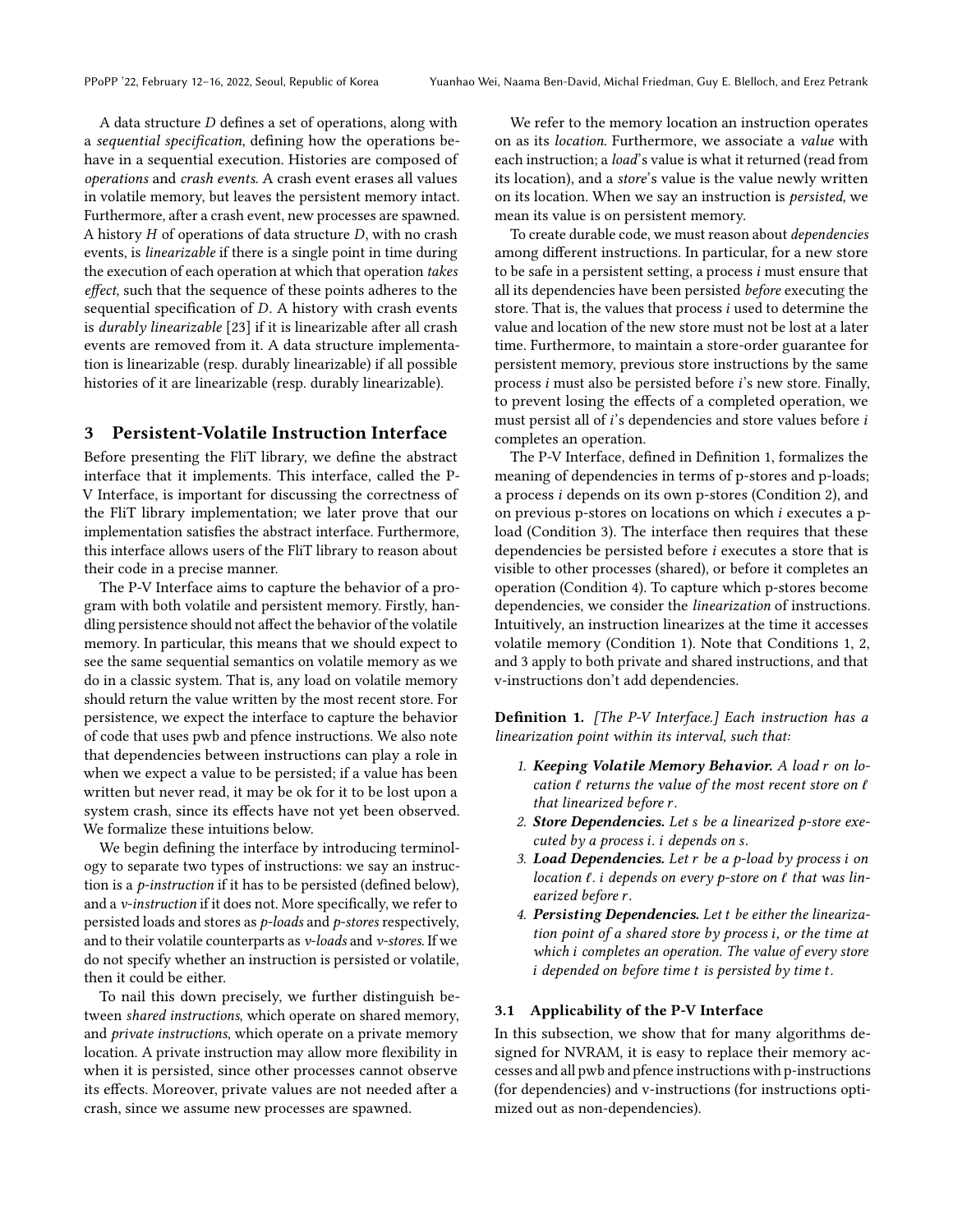Simple durability. We begin by considering how to guarantee durability using the P-V Interface for any given linearizable algorithm. Izraelevitz et al. [\[23\]](#page-11-8) show that, for any linearizable data structure, if every load-acquire and storerelease is accompanied by a pwb and a pfence, and stores are followed by a pwb, then the data structure becomes durable. We show that declaring these instructions as p-instructions achieves the same guarantee. Furthermore, using our implementation of the P-V Interface yields a much faster solution.

Theorem 3.1. Given a linearizable data structure, if we make all its loads and stores p-instructions, then the resulting data structure is durably linearizable.

Due to lack of space, the full proof is deferred to the supplementary material.

NVTraverse. While declaring each load-acquire and storerelease as a p-instruction is very simple, and can be easily applied to any linearizable algorithm to make it persistent, there may be opportunities to optimize such a construction if some instructions could be identified as non-dependencies (marked as v-instructions). This can give more flexibility to the underlying implementation to omit pwb and pfence instructions where possible. Indeed, there are several constructions of durable data structures in the literature that do not persist every memory instruction. For example, Friedman et al. [\[16\]](#page-10-2) present a general construction to make certain lock-free data structures persistent more efficiently than the construction of Izraelevitz et al. mentioned above. In particular, they consider data structures in traversal form, in which each operation has a read-only traversal phase followed by a short critical phase. Many lock-free data structures, including linked-lists, BSTs, and skip lists, can fit this form. Friedman et al. show that such data structures do not need to execute any pwb instructions during the traversal phase. That is, any load in the traversal phase can be thought of as a v-load, and any instruction (load or store) in the critical phase can be thought of as a p-instruction. There is a short transition between the traversal and critical phases in NVtraverse, in which some locations that were read during the traversals are flushed. This can be achieved by executing p-loads on those locations.

Other Algorithms. Many other NVRAM algorithms appear in the literature, with various techniques to optimize the interaction with persistent memory. As a general rule of thumb, any instruction that isn't immediately followed by a pwb in such algorithms can be seen as a v-instruction, and any other instruction can be seen as a p-instruction. The 'dependency' terminology is used intuitively in several works [\[14,](#page-10-4) [17\]](#page-10-3); generally, non-dependencies in those works can be seen as v-instructions.

Figure 1. Basic interface of FliT.

| 1              | class persist <t, default_pflag=""> {</t,>                |
|----------------|-----------------------------------------------------------|
| $\overline{c}$ | public member functions:                                  |
| 3              | $T$ load(bool pflag = default_pflag);                     |
| $\overline{4}$ | void write(T value, bool $pflag = default_pflag$ );       |
| 5              | bool CAS(T oldval, T newval, bool pflag = default_pflag); |
| 6              | T exchange(T newVal);                                     |
| $\overline{7}$ | int FAA(int amount, bool pflag = default_pflag);          |
| 8              | // FAA is only supported if T is an int type              |
| 9              | public static functions:                                  |

<span id="page-4-1"></span>10 | void operation\_completion(); } ;

#### <span id="page-4-0"></span>4 The FliT Library and Interface

In this section, we introduce the FliT library, which implements the P-V Interface defined in Section [3.](#page-3-0) At its core, FliT provides an interface with which to declare each instruction as either a p- or v-instruction (using the pflag parameter).

The FliT library is implemented in C++ and is available at <https://github.com/cmuparlay/flit>. To use the library, a programmer must declare variables as persist<>. The persist template can take any type. Declaring a variable in this way essentially allows the FliT library to track its persistence state. Whenever this variable is accessed for loads or stores, the instruction is overloaded with the library's implementation of it, which we call a flit-instruction. Each flit-instruction takes the standard arguments for its underlying instruction, in addition to a flag specifying whether it is a v- or a pinstruction. Finally, a special operation\_completion function is made available, which must be called at the end of each data structure operation. Figure [1](#page-4-1) shows the basic interface.

The FliT library further improves the syntax of this interface to allow for minimal code changes to apply it. In particular, when declaring a variable in the persist template, a default pflag value can be specified, making the pflag argument optional when executing instructions on this variable. Furthermore, we overload the -> and = operators to execute FliT loads and stores instead of the default one. These operators can only be used with the default pflag value though, since it does not allow for an additional argument.

Algorithm [2](#page-5-1) shows an example of the implementation of a concurrent binary tree, achieving durability by making all instructions p-instructions. The change over the original code is highlighted in red. All fields within a node are declared with the persist<> template, and given the persisted option as a default for the pflag. This means that without any code changes, all accesses to these node fields will be persisted flit-instructions. In the example, all code elided inside the '. . .' remains identical to the original implementation.

The example above only shows the use of a single setting; all instructions are called as the default p-instructions. The FliT library is in fact more flexible, and is still easy to use even for more complicated code. We note that while not shown in the example, it is also possible to leave a variable declaration as-is, without using the persist template, if that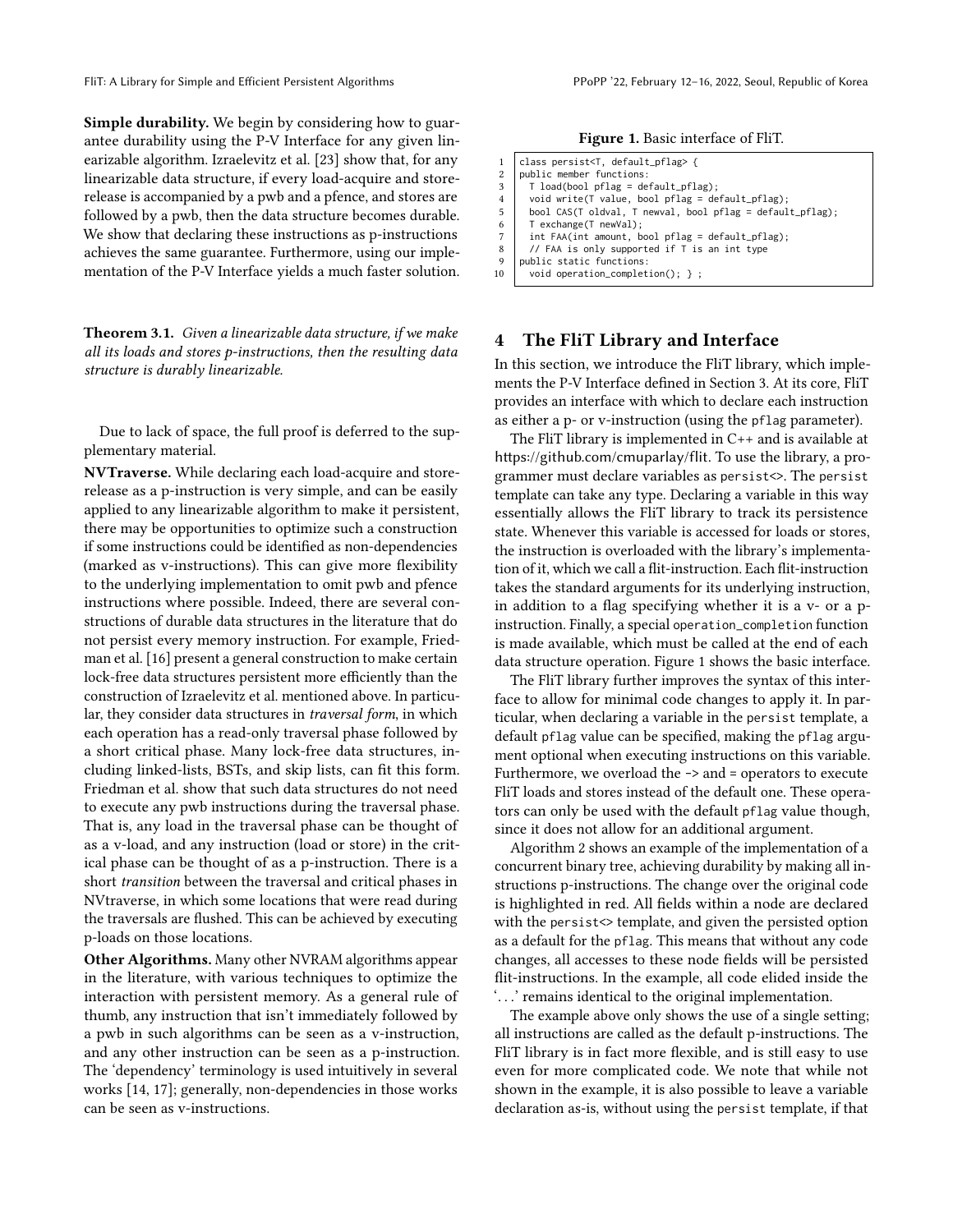```
Algorithm 2. FliT library used for a concurrent BST.
```

```
1 struct Node {
2 persist<int, flush_option::persisted> key;<br>3 persist<t flush_option::persisted> value:
        3 persist<T, flush_option::persisted> value;
4 persist<std::atomic<Node*>, flush_option::persisted> right;<br>5 persist<std::atomic<Node*> flush_option::persisted> left:
        persist<std::atomic<Node*>, flush_option::persisted> left; };
7 persist<Node*> root;
9 void lookup(int key) { // automatic BST lookup
10 Node* node = root->left;<br>11 while(node->left != null
        while(node->left != nullptr) {
12 if(key < node-&gt;key) node = node-\geq left;<br>13 else node = node-\geq right: \}else node = node->right; }14 bool result = (node->key == key);
15 persist::operation_completion();<br>16 return result: }
        return result; }
18 bool insert(K key, V val) { // automatic BST insert
19
20 persist::operation_completion();<br>21 return result: }
        return result; }
```
<span id="page-5-1"></span>variable never requires persistence. This use case arises in some algorithms. For example, Friedman et al. [\[17\]](#page-10-3) present a durable queue implementation that completely avoids flushing the head and tail pointers of the queue. In this case, these variables can be declared normally, without the FliT library.

#### <span id="page-5-0"></span>5 The Algorithm

We now describe the implementation of the FliT library, and prove that it satisfies the P-V Interface specified in Section [3.](#page-3-0) At a high-level, each p-store flit-instruction executes a pfence before its store, and a pwb on this location after the store. This means that already, conditions [1,](#page-3-5) [2](#page-3-2) and [4](#page-3-4) are satisfied (ignoring dependencies from Condition [3\)](#page-3-3). If we had a guarantee that every p-load to any location  $\ell$  will always happen after persisting the most recent p-store on  $\ell$ , then Condition [3](#page-3-3) would be satisfied as well, without having to change the implementation of load instructions at all. However, this is not the case; since we cannot store and persist atomically, it is possible for another process to read a value written into  $\ell$  by a shared p-store before the writing process persists.

One way to handle dependencies from Condition [3](#page-3-3) is to have each p-load execute a pwb after reading its value. However, this would introduce many unnecessary pwbs, since most pwbs do not execute concurrently with a pending pstore on the same location. Our goal in this work is to avoid as much excessive flushing as possible.

The basic idea behind the implementation of FliT is to associate each persist variable with a counter, which we call the flit-counter. Intuitively, this counter keeps track of the number of pending p-store flit-instructions. When a p-store flitinstruction begins, it increments its associated flit-counter. It then executes its modification, followed by a pwb on this location, and then decrements the counter. This counter is checked by all p-loads on this location, and if its value is non-zero, the p-load executes a pwb after reading the value. A location whose flit-counter is non-zero is said to be tagged, and p-loads only flush locations that are tagged (i.e. Flush if Tagged (FliT)); this is where the FliT library gets its name. In practice, this counter will rarely go above 1 unless there is high contention.

Store flit-instructions also execute a pfence before beginning their execution, and another one before decrementing the counter (in the case of a p-store). These pfences ensure that all modifications are persisted at the correct times according to Definition [1.](#page-3-1) In particular, the pfence before a store ensures Condition [4](#page-3-4) holds, by making sure all values pwbed by this process (which includes all of its dependencies) have been persisted. The pfence before decrementing the counter is required for Condition [3;](#page-3-3) if this pfence is not executed, a p-load may observe the flit-counter at value 0 and avoid flushing the location, even though the written value has not yet been persisted.

The FliT library implementation distinguished between shared and private accesses to the memory. The details above in fact describe the implementation for shared accesses. If a given flit-instruction is private, then its implementation is more efficient; we can ignore the flit-counter associated with the accessed location, and avoid the pfence before a private p-store. Intuitively, if a flit-instruction cannot be concurrent with any other, then the accessed location is guaranteed not to be tagged (i.e. its counter has value 0), and return to this state (in the case of a store) before the next flit-instruction accesses it. Therefore, there is no need to check it, or to leave any traces for other processes. Furthermore, note that Condition [4](#page-3-4) of the P-V Interface only requires persisting before shared stores, so we can skip the pfence before private stores. Unless specified otherwise, we always discuss shared flit-instructions in the text, since their implementation is more involved than that of private ones. The pseudocode of the implementation of instructions on persist variables is presented in Algorithm [3.](#page-6-1) Recall that p- and v-instructions are distinguished by the pflag argument. We combine all types of store flit-instructions (CAS, FAA, write, etc) into one in the pseudocode, since their behavior is the same.

Note that we do not specify how each memory location is associated with a flit-counter. In Section [5.1,](#page-6-2) we discuss possible ways to assign counters to memory locations, but we note that this is flexible. In particular, having many concurrent stores to the same memory location, or sharing a flit-counter among several locations, cannot result in unsafe behavior (though it may result in extra pwbs executed).

Theorem 5.1. Algorithm [3](#page-6-1) satisfies Definition [1.](#page-3-1)

Due to space limitations, the full proof appears in the full version of the paper [\[36\]](#page-11-12).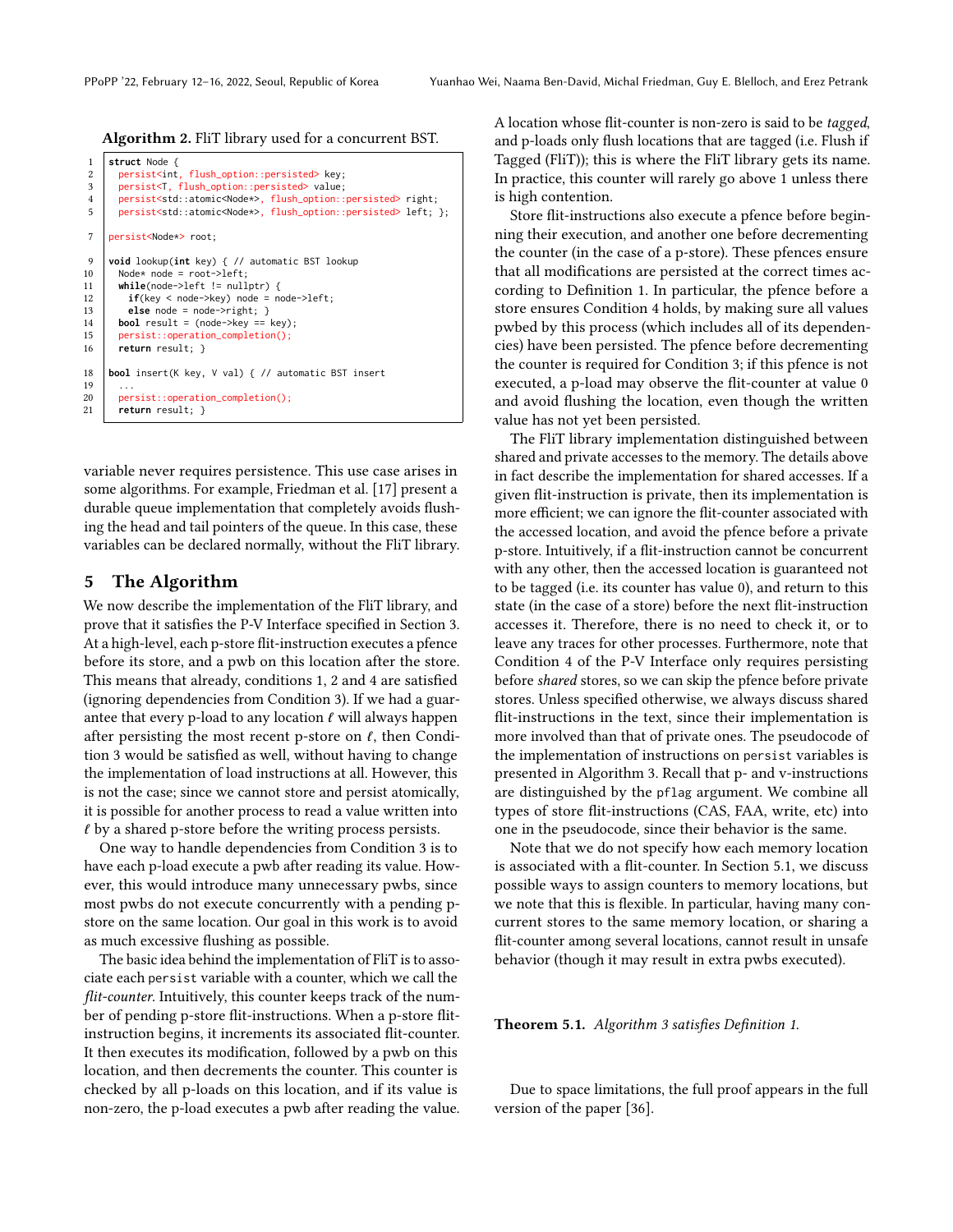Algorithm 3. The Flush-Marking Algorithm

```
1 \mid T \text{ shared\_load}(T \star X, \text{ bool pflag})\begin{array}{c|c} 2 & \text{I val} = \text{X.load}(); \\ 3 & \text{if (nflag & R f lit)} \end{array}if (pflag && flit_counter(X) > 0) { PWB(X); }
 4 return val; }
 6 T private_load(T* X, bool pflag){ return X.load(); }
 8 void shared_store(T* X, T* args, bool pflag) {
\begin{array}{c|c} 9 & \text{PFENCE}(); \\ 10 & \text{if (pflag)} \end{array}10 if (pflag) {
             flit_counter(X).fetch&add(1);
12 X. \text{store(args)};<br>13 \text{PWB(X)}:
            PWB(X);14 PFENCE();
15 \left\{\n \begin{array}{c}\n \text{filt\_counter(X). fetch\&sub(1)};\n \text{else X. store(args): }\n \end{array}\n\right\}else X.store(args); }
18 void private_store(T* X, T* args, bool pflag) {
          if (pflag){
\begin{array}{c|c} 20 & X.\,\text{store(args)}; \\ 21 & \text{PWB()}: \end{array}PWB();
22 PFENCE();<br>23 PESE X.st
          23 } else X.store(args); }
25 void completeOp(){ PFENCE(); }
```
#### <span id="page-6-2"></span><span id="page-6-1"></span>5.1 Placement of the Counter

In Algorithm [3,](#page-6-1) we intentionally abstracted away how flitcounters are assigned to memory locations, using the unspecified flit-counter() function. Note that the flit-counter is completely decoupled from the memory locations it represents, so it can be placed anywhere, and can be shared by any number of locations. Furthermore, the flit-counters can be very small; the maximum value in a flit-counter is at most the number of concurrent processes in the system, since each process can increment at most one flit-counter at most once before decrementing it. Therefore, on most machines, including the one we test on, 8 bits suffice to store a flit-counter without the possibility of overflow.

In this section, we discuss a couple of practical implementations for the flit-counter() function, which we later implement and test. However, we remind the reader that other practical implementations are possible, and that the FliT library allows the flexibility of modifying the counter placement to suit the needs of the user.

Adjacent Counter. One straightforward way to implement the flit-counters is to place each counter adjacent to the memory word that uses it. That is, we can make each memory word in an algorithm be a double-word, and use the second word for the flit-counter. The advantage of this is that the counter for each word  $X$  is on the same cache line as  $X$ , and therefore accessing it has minimal cost. However, this approach can be inconvenient and wasteful, since this fundamentally changes the memory layout of a given data structure's objects. Indeed, an object that fit in a single cache line might overflow it if all its fields double in size.

Hashed Counter. Another flit-counter placement strategy is to use a hash table; each memory location  $X$  hashes into

the table, which has a counter in each of its entries. This method allows different memory locations to use the same flit-counter. The number of collisions depends on the ratio of the size of the hash table and the number of threads in the system, since each thread can access at most one hash-table entry per flit-instruction. The advantage of this approach is two-fold. First, it saves memory. In many data structures, especially if they are not highly-contended, most memory locations will have no pending p-stores most of the time. This means that sharing counters results in a negligible amount of extra flushing. Secondly, it does not require changing the layout of memory in the data structure itself, since the flitcounters are not placed in the same cache lines as the data structure elements. However, this can also be a downside in some situations; since the flit-counter is in a separate cache line, accessing it could incur an additional cache miss.

Note also that the hashing method allows us to compact the memory usage of flit-counters even further, by squeezing several counters into each word. Recall that 8 bits suffice for each flit-counter, so we can fit 8 counters in a single memory word. However, compacting the flit-counters in this way can increase false-sharing; many different memory locations could be mapped to counters on the same cache line.

## <span id="page-6-0"></span>6 Evaluation

The FliT library's implementation optimizes pwb instructions on shared locations. To highlight its effects and focus on them in the evaluation, we evaluate the library applied to lock-free data structures, in which most memory accesses are shared. We apply the FliT library to 4 lock-free data structures; a linked-list [\[20\]](#page-11-9), a binary search tree (BST) [\[27\]](#page-11-10), a skiplist [\[15\]](#page-10-8), and a hash table which uses Harris's linked list to implement each bucket [\[20\]](#page-11-9). For each data structure, we implement three different ways of making it durable; the first is the automatic transformation discussed in Section [3.1,](#page-3-6) in which all instructions are made p-instructions, the second is using the NVtraverse framework [\[16\]](#page-10-2), and the third is a hand-tuned (manual) construction based on algorithms presented by David et al [\[14\]](#page-10-4). We also study the effect of various policies for placing the flit-counters in memory with respect to the memory locations they are associated with. In particular, we implement the adjacent counter variant (flit-adjacent) and a hash table (flit-HT), for which we test five different sizes. We evaluate the tradeoffs of the different approaches. Finally, we also implement the link-and-persist technique on the data structures that can support it. We compare these implementations of the P-V Interface with the plain version, which places pwb and pfence instructions where necessary, but does not utilize any tagging method to avoid pwbs in the loads.

Setup. We run experiments on a machine with two Xeon Gold 6252 processors (24 cores, 3.7GHz max frequency, 33MB L3 cache, with 2-way hyperthreading). The machine has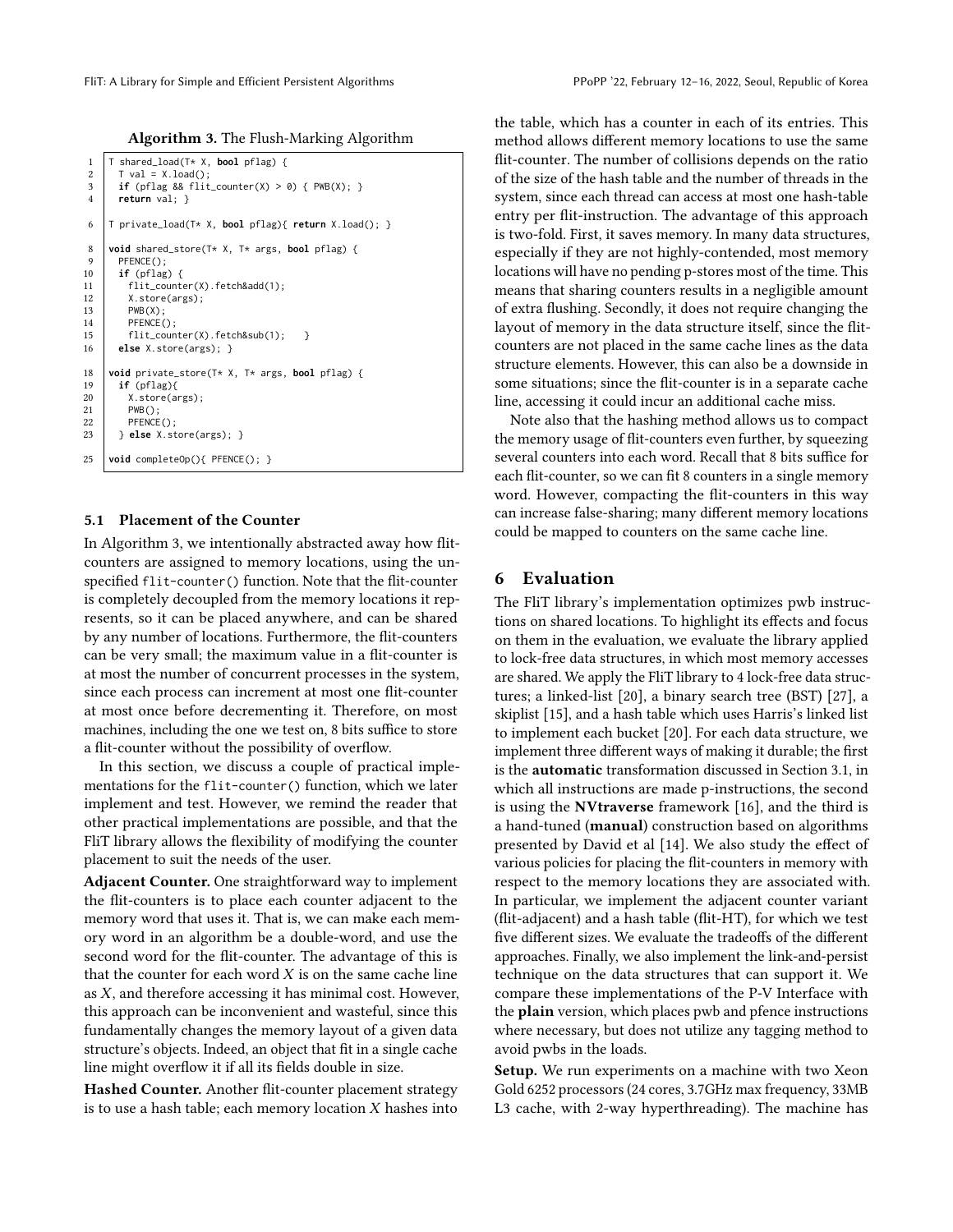375GB of DRAM and 3TB of NVRAM (Intel Optane DC memory), organized as  $12 \times 256$ GB DIMMS (6 per processor).

On Intel/AMD architectures [\[1,](#page-10-9) [22\]](#page-11-13), the three available flush instructions are clflush, clflushopt, and clwb, where clwb is not blocking and supposed to not invalidate the cache. Thus, clwb is the most efficient one, and is the one we use in our implementation. The processors are based on the Cascade Lake SP microarchitecture, which supports the clwb instruction for flushing cache lines (pwb). However, its implementation of clwb still invalidates cache lines. Performance might be improved in future platforms where clwb does not invalidate cache lines. For ordering, we use the sfence instruction. The equivalent instructions on ARM are DC CVAP and a full system DSB instruction for flush and fence execution [\[2\]](#page-10-10). We use libvmmalloc from the PMDK library to place all dynamically allocated objects in NVRAM, which is configured in an App-Direct mode to let the NVRAM reside alongside the DRAM and allow byte addressable access. All other objects are stored in RAM. The operating system is Fedora 27 (Server Edition), and the code was written in  $C++$  and compiled using  $g++$  (GCC) version 7.3.1. We use std::atomics with relaxed memory orders where appropriate. In our implementation of Algorithm [3,](#page-6-1) some of the pfence instructions can be omitted because on our Intel machine, atomic instructions (such as CAS and FAA) perform an implicit pfence.

We avoid crossing NUMA-node boundaries, since unexpected effects have been observed when allocating across NUMA nodes on the NVRAM . Hyperthreading is used for experiments with more than 24 threads. Unless stated otherwise, all data structures are tested with three different workloads; 0% updates, 5% updates, and 50% updates. Updates are split 50/50 between inserts and deletes, and chosen randomly. All experiments were run for 5 seconds and an average of 5 runs is reported. A grey dotted line (shown in some plots) represents the original (non-persisted) form of the tested data structure.

FliT Hash Table Size. We begin our evaluation by testing the effect of the size of the flit-HT on performance. There is a trade-off between memory footprint and the number of collisions on the counters; keeping the table small allows it to fit in cache, making accesses to it potentially cheaper. However, if it is too small, hash collisions could cause cache coherence misses. Figure [4](#page-7-0) shows the result of different flit-HT sizes on the BST, with three different update ratios. We show the automatic BST implementation. Other data structures showed similar patterns, and are omitted for brevity.

We first note that for 0% updates, we see that the larger the hash table, the lower the throughput. This is as expected; as the flit-HT grows, less of it fits in cache, and therefore accesses to it more frequently incur cache misses. Furthermore, at 0% updates, the flit-counters are never updated, so coherence misses are not a concern. Starting at 5% updates,

<span id="page-7-0"></span>

Figure 4. Tuning hashtable size for the FliT library. Throughput shown is for the automatic BST with 10K keys.

we see a stark performance drop for the 4KB hash table. Two types of hash collisions can occur in this framework: (1) two locations hash to the same counter, resulting in potentially redundant pwbs executed, if the flit-counter balance is inflated due to an ongoing p-store on a different location. More severe, however, is the second type of hash collisions: (2) cache line collisions; the 4K flit-counters in the hash table are packed into only 64 cache lines. This means that if any two p-instructions, at least one of which is a p-store, occur on locations that hash to the same cache line (quite likely), they suffer a coherence cache miss. In such a small hash table, this effect is very prominent. This is much less noticeable in the larger hash tables.

For the rest of the plots, we show only one hash table size; the 1MB flit-HT. We note that this size fits in the L3 cache, but is large enough to avoid most hash collisions.

Varying Number of Threads. We now consider the scalability of data structures that use the FliT library, as the number of threads grows. The results can be seen in Figure [5.](#page-8-1) Again, the automatic 10K BST with 5% updates is shown. Note that in this plot, aside from the flit-HT, we show a few different settings for comparison. In particular, the gray line shows a non-persistent version of the data structure, in which no pwb or pfence instructions are issued. This forms a baseline that cannot be significantly outperformed by any persistent implementation. Furthermore, the blue line shows a BST version implemented with plain pwb and pfence usage, without applying the FliT library at all. This version performs many more pwbs, and its performance and scalability suffer. We show both the flit-HT and and the flit-adjacent versions of the FliT library. Both of them scale similarly, and quite well.

Comparing Durability Methods. Figure [6](#page-9-0) shows the four implemented data structures, each with their three different methods of durability: automatic, NVtraverse, and manual. When using the FliT library, these methods differ in how many v-instructions they execute; the automatic version only executes p-instructions, the NVtraverse executes many v-loads while traversing the data structure, and the manual version carefully reasons about these individual data structures to make a larger fraction of the instructions be volatile.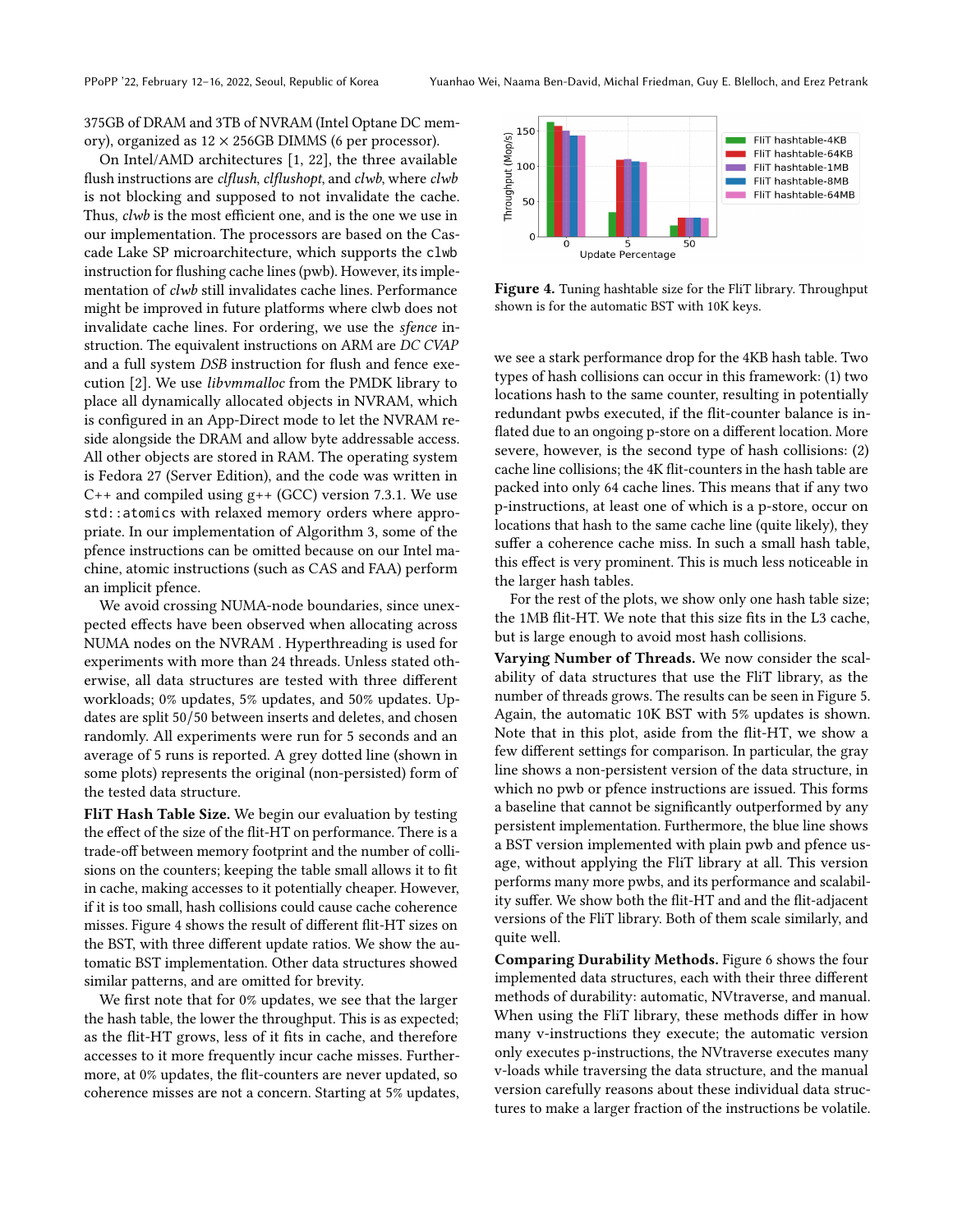<span id="page-8-1"></span>

Figure 5. Scalability graphs for the automatic BST with 10K keys and 5% updates.

All plots show 5% updates, and the smaller size of the tested data structure (10K nodes for the scalable data structures, and 128 nodes for the linear linked-list). For each setting, we show a plain implementation, flit-adjacent, flit-HT, and link-and-persist where applicable.

Generally speaking, the link-and-persist method follows the same patterns as the FliT implementations. We note that the more optimized the underlying durability implementation is, the less it benefits from FliT. However, for all settings, the performance boost from FliT is still substantial; while in the automatic version, FliT boosts throughput by a factor of at least 6.68× (in the hash table), and at most 99.5× (in the skiplist), we still observe an improvement of at least 2.17× when using FliT in all data structures under all durability methods. However, it is also important to note that across the board, the optimized durability methods with FliT outperform the automatic durability method with FliT. Thus, while benefiting less from the FliT library, optimizations that allow using more v-instructions are still useful, and should still be implemented using the FliT library.

Interestingly, while optimized solutions do perform better, the automatic version implemented with the FliT library performs surprisingly well; it significantly outperforms the NVtraverse and manual versions without the FliT library for the BST and hash table, and approximately matches their performance in the linked-list and skiplist.

Effect of updates. In Figure [7,](#page-9-1) we show each data structure with two different sizes, and in each subplot, we vary the update ratio of the workload. These plots are normalized to the throughput of the non-persistent baseline for each data structure. It is easy to see that the more updates executed, the worse the performance of all persistent versions when compared to the non-persistent baseline. This is expected; pwb and pfence instructions are executed more the more update operations occur. Note that in 0% update workloads, no pwb or pfence instructions are executed, other than in initialization and at the end of each operation in the FliT and link-and-persist versions, since loads only ever execute a pwb if the location is tagged (and only p-stores can tag memory locations).

Furthermore, in 0% updates, the flit-adjacent and the linkand-persist do better than the hash-table variant. This is because the latter implementations never have to incur an extra cache miss to access the flit-counter, whereas the flit-HT incurs L2 misses every time it accesses the counter.

Comparing FliT and Link-and-Persist. We note that in general, the flit-adjacent and the link-and-persist implementations perform almost identically. This is because they both avoid this extra cache miss when accessing the flit-counter (or flush-bit in the case of link-and-persist). The exception to this rule is in the skiplist, where link-and-persist outperforms the flit-adjacent. This is because flit-adjacent doubles the size of each node. In most data structures, it goes unnoticed, since each node still fits in a single cache line. However, the skiplist node stores many pointers, and thus can overflow a cache line when each word in it is doubled to fit the flit-counter. This problem does not occur with the link-andpersist. However, we note that link-and-persist is not as general, and cannot be implemented with the BST, since this BST algorithm makes use of all bits in each word.

Interestingly, while flit-adjacent/link-and-persist perform best when there are 0% updates, this is not always the case when more updates occur. This is most noticeable in the smaller hash table and linked-list implementations (Figures [7b](#page-9-1) and c). This is because, while in our implementation, we use Intel's clwb instruction to perform pwbs, which should not invalidate cache lines update flushing, invalidations still occur. Indeed, Intel confirms that clwb, while available for use, is not currently implemented in hardware. Therefore, p-stores in the flit-adjacent incur a cache miss when decrementing the flit-counter, since they always do so after having executed a clwb on that cache line, thereby evicting it from memory. The same thing happens in the link-and-persist implementation, when flipping the flush-bit after having flushed the cache line. Since the flit-HT does not place the flit-counter on the same cache line as its p-store is accessing, decrementing the flit-counter does not incur this cache miss. This effect is less prominent in larger data structures, in which traversing the data structure dominates the overall execution time. Furthermore, we believe that this effect will disappear once Intel implement their non-invalidating flush option in hardware.

The effects of data structure size on performance and experiments measuring number of flushes per operation are discussed in the full version of the paper [\[36\]](#page-11-12).

#### <span id="page-8-0"></span>7 Related Work

There have been many papers focusing on finding how to easily and efficiently program for NVRAM. Izraelevitz et al. [\[23\]](#page-11-8) present the notion of durable linearizability, a correctness condition for persistent data structures. At a high level, durable linearizability requires a data structure to be linearizable despite any number of system crashes that occur during its execution. Izraelevitz et al. also showed how to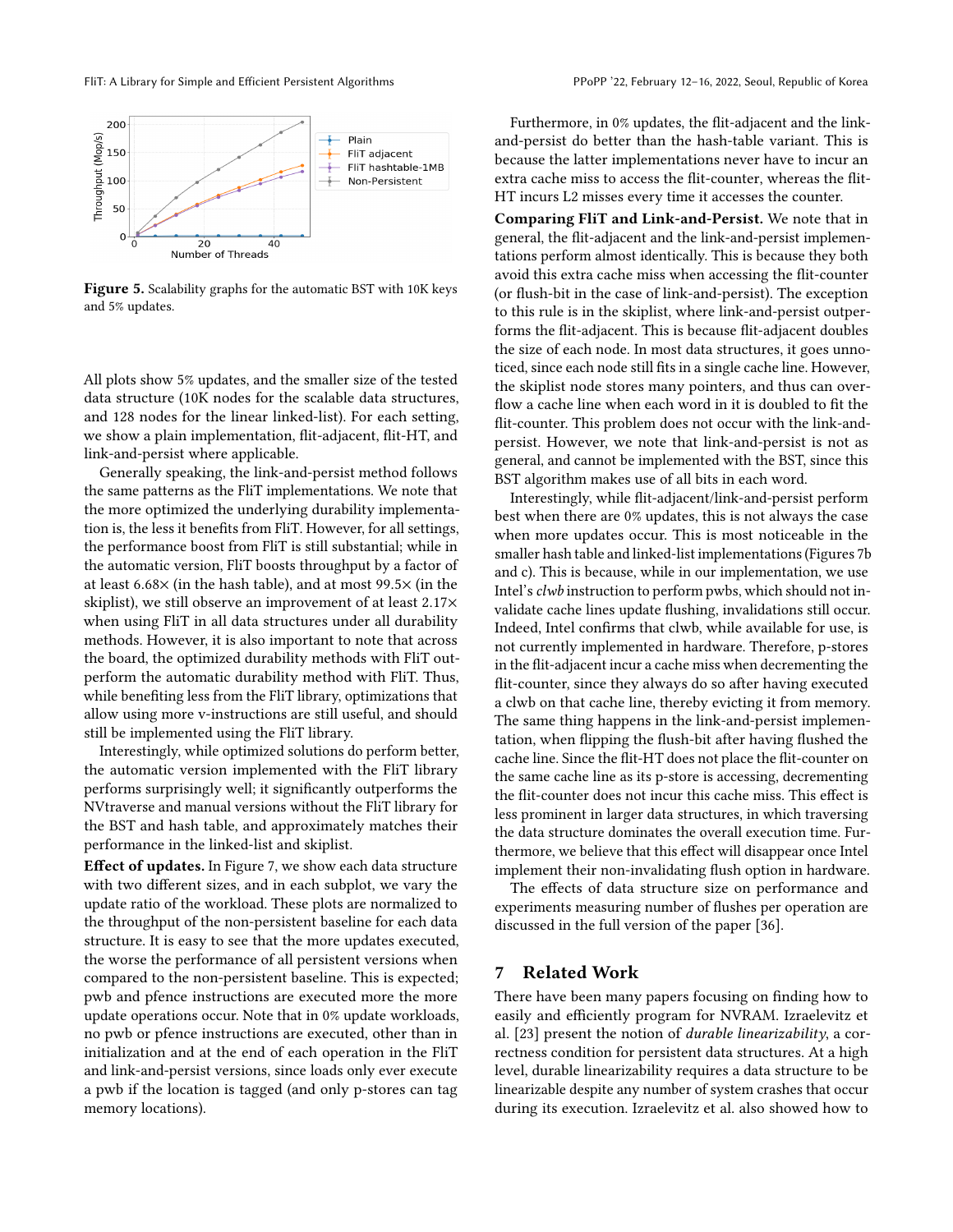

PPoPP '22, February 12–16, 2022, Seoul, Republic of Korea Yuanhao Wei, Naama Ben-David, Michal Friedman, Guy E. Blelloch, and Erez Petrank

<span id="page-9-0"></span>

Figure 6. Throughput of 44 threads with 5% updates. Dotted bar represents throughput of the non-persistent version of each data structure.

<span id="page-9-1"></span>

Figure 7. Throughput results for 44 threads, automatic, normalized to the throughput of the non-persistent version of each data structure. Dotted bar represents throughput of the non-persistent version of each data structure.

place pwb and pfence instructions in linearizable code with acquire-release consistency to guarantee durable linearizability. In this paper we show how to rewrite this construction in terms of the P-V Interface, and use the FliT library to optimize this implementation. Izraelevitz et al, also introduce a weaker correctness guarantee, called buffered durable linearizability, which we do not consider in this paper.

Researchers have also introduced other correctness criteria for persistence and explored how to support them efficiently [\[3,](#page-10-11) [4,](#page-10-12) [6,](#page-10-13) [7,](#page-10-14) [17\]](#page-10-3). These works consider not only the state of shared memory upon recovery from a system crash, but also whether processes can continue their previous execution. For example, detectability [\[17\]](#page-10-3), requires that each process be able to find out whether its most recently called operation had completed before a crash. These conditions can be achieved by storing extra metadata beyond what is stored in a non-persisted execution. We believe that using

the P-V Interface when designing algorithms for these other correctness criteria can improve performance and portability just as much as it does for durably linearizable implementations.

Many algorithms have been designed for NVRAM in the context of file systems and database indexes [\[10,](#page-10-15) [24–](#page-11-0)[26,](#page-11-14) [33,](#page-11-15) [37,](#page-11-3) [38\]](#page-11-16). These algorithms are often lock-based, rather than the lock-free data structures that we have compared to in our evaluation. We believe that the P-V Interface, and its implementation in the FliT library, can also be used to enhance such algorithms. Indeed, Lee et al. use a technique (like linkand-persist [\[14\]](#page-10-4)) in their B-tree algorithm [\[25\]](#page-11-1). However, we focused on lock-free data structures in our evaluation since the largest benefits in the FliT library's implementation can be seen in contended workloads, which are less prominent in lock-based algorithms. Still, the P-V Interface captures lock-based algorithms as well, leaving room for optimized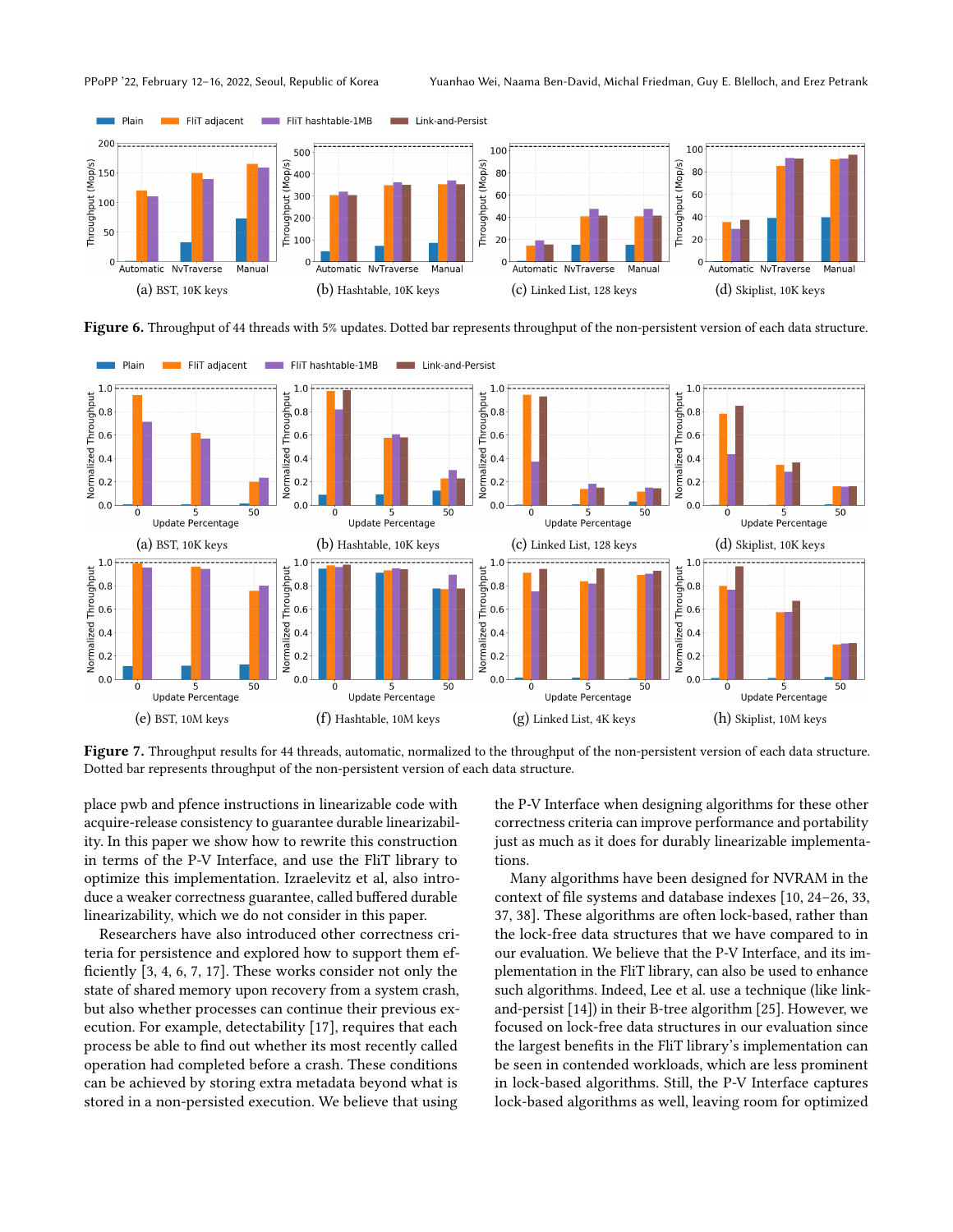solutions by treating private instructions (those inside a lock) separately from shared instructions. Similarly, we believe the P-V Interface can be used to write and reason about efficient persistent transactional memories, a topic that has also drawn significant attention in recent years [\[5,](#page-10-16) [13,](#page-10-1) [30,](#page-11-2) [32\]](#page-11-17).

Several papers provide other programming interfaces for NVRAM. Mnemosyne [\[34\]](#page-11-18) provides an interface for using persistent memory through persistent regions. Atlas [\[8\]](#page-10-17) provides persistence for general lock-based programs, but does not capture lock-free algorithms. Gogte et al [\[18\]](#page-10-18) propose semantics for persistent synchronization-free regions. Other works capture the persistence semantics offered by modern architectures, like Intel-X86 [\[28\]](#page-11-19) and ARMv8 [\[29\]](#page-11-20). This line of work differs from ours in its goals; we propose an interface for easy persistent programming, which can be implemented in hardware using the semantics formalized in these papers.

#### <span id="page-10-7"></span>8 Conclusion

In this paper, we introduce the FliT library, a  $C_{++}$  library for designing simple and efficient persistent programs for NVRAM. FliT avoids unnecessary flushing by using flitcounters to track dirty cache lines.

We test FliT on an Intel machine with Optane DC memory, and demonstrate that the FliT library not only achieves remarkable speedups over even the most optimized persistent data structures, but is also widely applicable.

Our implementation tested two different ways of allocating the flit-counters and mapping them to memory locations. Many other variants are possible, and it would be interesting to see the effects of different counter allocation strategies on algorithms that use FliT. One natural option that we did not explore is to assign one counter per cache line rather than at the granularity of words.

While FliT's default mode makes any linearizable data structure durable with minimal code changes and impressive performance, it also allows further optimizations. In particular, it allows a programmer to specify some instructions that do not need to be persisted. We capture this flexibility with the P-V Interface, which defines the semantics of code in which some memory instructions can remain volatile, while others must be persisted. This interface is language- and architecture-agnostic, and we show it captures persistence behavior in many algorithms; we believe that the P-V Interface can be implemented on different architectures, and would achieve similar performance gains as those achieved by FliT. Note that the algorithm for maintaining flit-counters is more general than the P-V Interface and can be used to implement other persistent interfaces as well.

#### Acknowledgments

We thank the anonymous referees for their comments. This work was supported by the National Science Foundation

grants CCF-1901381, CCF-1910030, and CCF-1919223 as well as the Israel Science Foundation grant No. 1102/21.

## References

- <span id="page-10-9"></span>[1] AMD. [n.d.]. AMD64 Architecture Programmer's Manual. [https://www.](https://www.amd.com/system/files/TechDocs/24594.pdf) [amd.com/system/files/TechDocs/24594.pdf](https://www.amd.com/system/files/TechDocs/24594.pdf)
- <span id="page-10-10"></span>[2] ARM. 2018. ARM Architecture Reference Manual ARMv8. [https://static.](https://static.docs.arm.com/ddi0487/da/DDI0487D_a_armv8_arm.pdf) [docs.arm.com/ddi0487/da/DDI0487D\\_a\\_armv8\\_arm.pdf](https://static.docs.arm.com/ddi0487/da/DDI0487D_a_armv8_arm.pdf)
- <span id="page-10-11"></span>[3] Hagit Attiya, Ohad Ben-Baruch, Panagiota Fatourou, Danny Hendler, and Eleftherios Kosmas. 2020. Tracking in Order to Recover-Detectable Recovery of Lock-Free Data Structures. In Proceedings of the 32nd ACM Symposium on Parallelism in Algorithms and Architectures. 503–505. A full version is available from <https://arxiv.org/abs/1905.13600>.
- <span id="page-10-12"></span>[4] Hagit Attiya, Ohad Ben-Baruch, and Danny Hendler. 2018. Nestingsafe recoverable linearizability: Modular constructions for non-volatile memory. In ACM Symposium on Principles of Distributed Computing (PODC). ACM, 7–16.
- <span id="page-10-16"></span>[5] H Alan Beadle, Wentao Cai, Haosen Wen, and Michael L Scott. 2020. Nonblocking persistent software transactional memory. In ACM Symposium on Principles and Practice of Parallel Programming (PPOPP).
- <span id="page-10-13"></span>[6] Naama Ben-David, Guy Blelloch, Michal Friedman, and Yuanhao Wei. 2019. Delay-Free Concurrency on Faulty Persistent Memory,. In ACM Symposium on Parallelism in Algorithms and Architectures (SPAA).
- <span id="page-10-14"></span>[7] Ryan Berryhill, Wojciech Golab, and Mahesh Tripunitara. 2016. Robust shared objects for non-volatile main memory. In Conf. on Principles of Distributed Systems (OPODIS), Vol. 46.
- <span id="page-10-17"></span>[8] Dhruva R Chakrabarti, Hans-J Boehm, and Kumud Bhandari. 2014. Atlas: Leveraging locks for non-volatile memory consistency. In Symposium on Object-oriented Programming, Systems, Languages and Applications (OOPSLA), Vol. 49. ACM, 433–452.
- <span id="page-10-0"></span>[9] Himanshu Chauhan, Irina Calciu, Vijay Chidambaram, Eric Schkufza, Onur Mutlu, and Pratap Subrahmanyam. [n.d.]. NVMOVE: Helping Programmers Move to Byte-Based Persistence.. In INFLOW.
- <span id="page-10-15"></span>[10] Shimin Chen and Qin Jin. 2015. Persistent b+-trees in non-volatile main memory. Proceedings of the VLDB Endowment (PVLDB) (2015).
- <span id="page-10-5"></span>[11] Joel Coburn, Adrian Caulfield, Ameen Akel, Laura M. Grupp, Rajesh K. Gupta, Ranjit Jhala, and Steven Swanson. 2011. NV-Heaps: Making Persistent Objects Fast and Safe with Next-Generation, Non-Volatile Memories. In International Conference on Architectural Support for Programming Languages and Operating Systems (ASPLOS).
- <span id="page-10-6"></span>[12] Nachshon Cohen, Rachid Guerraoui, and Mihail Igor Zablotchi. 2018. The inherent cost of remembering consistently. In ACM Symposium on Parallelism in Algorithms and Architectures (SPAA). ACM.
- <span id="page-10-1"></span>[13] Andreia Correia, Pascal Felber, and Pedro Ramalhete. 2018. Romulus: Efficient Algorithms for Persistent Transactional Memory. In ACM Symposium on Parallelism in Algorithms and Architectures (SPAA). ACM, 271–282.
- <span id="page-10-4"></span>[14] Tudor David, Aleksandar Dragojevic, Rachid Guerraoui, and Igor Zablotchi. 2018. Log-Free Concurrent Data Structures. In USENIX Annual Technical Conference.
- <span id="page-10-8"></span>[15] Keir Fraser. 2003. Practical lock-freedom.
- <span id="page-10-2"></span>[16] Michal Friedman, Naama Ben-David, Yuanhao Wei, Guy E Blelloch, and Erez Petrank. 2020. NVTraverse: in NVRAM data structures, the destination is more important than the journey. ACM Conference on Programming Language Design and Implementation (PLDI) (2020).
- <span id="page-10-3"></span>[17] Michal Friedman, Maurice Herlihy, Virendra Marathe, and Erez Petrank. 2018. A persistent lock-free queue for non-volatile memory. In ACM Symposium on Principles and Practice of Parallel Programming (PPOPP), Vol. 53. ACM, 28–40.
- <span id="page-10-18"></span>[18] Vaibhav Gogte, Stephan Diestelhorst, William Wang, Satish Narayanasamy, Peter M Chen, and Thomas F Wenisch. 2018. Persistency for synchronization-free regions. ACM Conference on Programming Language Design and Implementation (PLDI) (2018).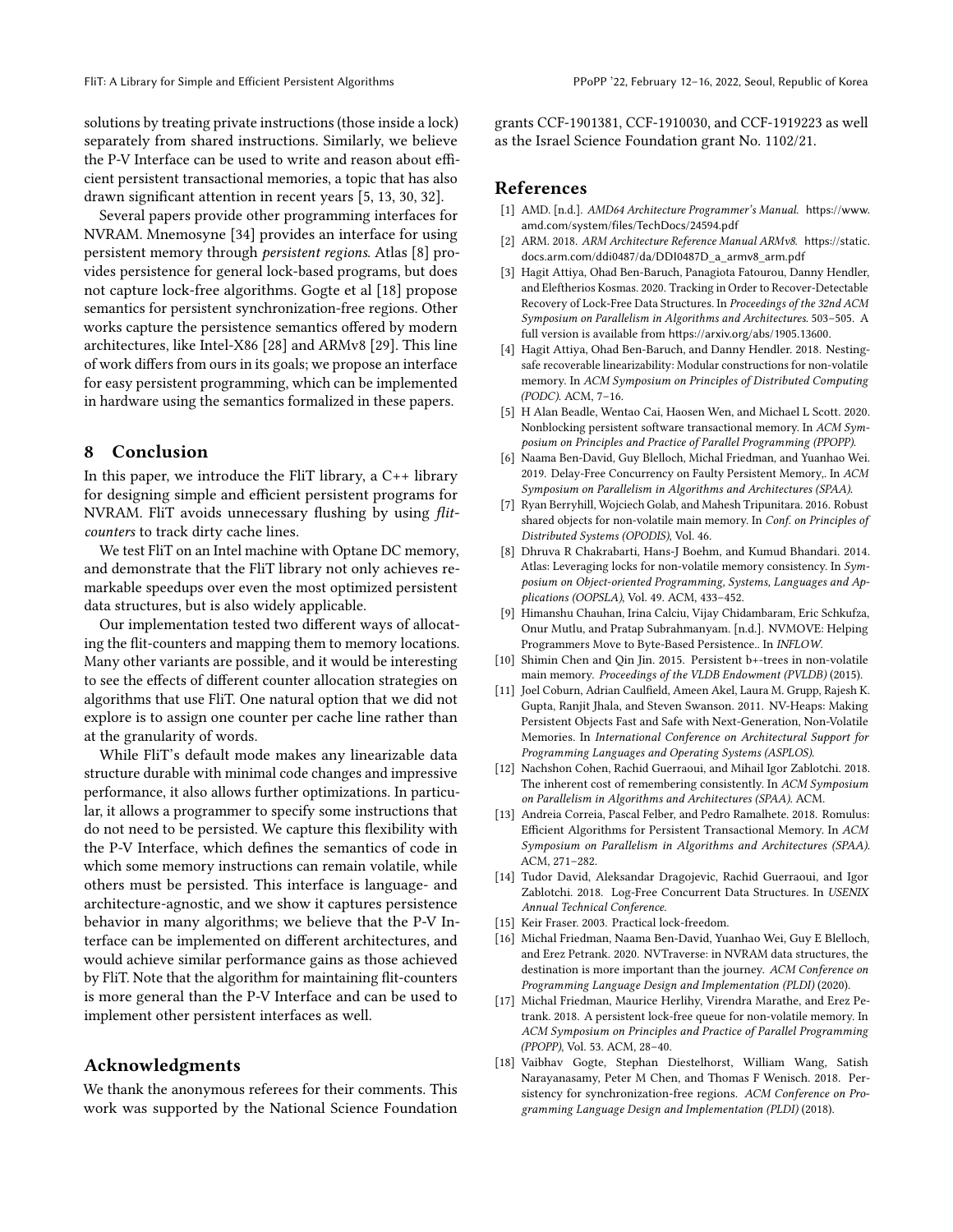- <span id="page-11-6"></span>[19] Rachid Guerraoui, Alex Kogan, Virendra J Marathe, and Igor Zablotchi. 2020. Efficient multi-word compare and swap. International Symposium on Distributed Computing (DISC) (2020).
- <span id="page-11-9"></span>[20] Timothy L Harris. 2001. A pragmatic implementation of non-blocking linked-lists. In International Symposium on Distributed Computing (DISC). Springer, 300–314.
- <span id="page-11-4"></span>[21] Intel. [n.d.]. eADR: New Opportunities for Persistent Memory Applications. [https://software.intel.com/content/www/us/en/](https://software.intel.com/content/www/us/en/develop/articles/eadr-new-opportunities-for-persistent-memory-applications.html) [develop/articles/eadr-new-opportunities-for-persistent-memory](https://software.intel.com/content/www/us/en/develop/articles/eadr-new-opportunities-for-persistent-memory-applications.html)[applications.html](https://software.intel.com/content/www/us/en/develop/articles/eadr-new-opportunities-for-persistent-memory-applications.html)
- <span id="page-11-13"></span>[22] Intel. [n.d.]. Intel Architecture Instruction Set Extensions Programming Reference. [https://software.intel.com/content/www/us/en/](https://software.intel.com/content/www/us/en/develop/download/intel-architecture-instruction-set-extensions-programming-reference.html) [develop/download/intel-architecture-instruction-set-extensions](https://software.intel.com/content/www/us/en/develop/download/intel-architecture-instruction-set-extensions-programming-reference.html)[programming-reference.html](https://software.intel.com/content/www/us/en/develop/download/intel-architecture-instruction-set-extensions-programming-reference.html)
- <span id="page-11-8"></span>[23] Joseph Izraelevitz, Hammurabi Mendes, and Michael L Scott. 2016. Linearizability of persistent memory objects under a full-system-crash failure model. In International Symposium on Distributed Computing (DISC). Springer, 313–327.
- <span id="page-11-0"></span>[24] Se Kwon Lee, K Hyun Lim, Hyunsub Song, Beomseok Nam, and Sam H Noh. 2017. WORT: Write Optimal Radix Tree for Persistent Memory Storage Systems.. In USENIX Conference on File and Storage Technologies (FAST). 257–270.
- <span id="page-11-1"></span>[25] Se Kwon Lee, Jayashree Mohan, Sanidhya Kashyap, Taesoo Kim, and Vijay Chidambaram. 2019. Recipe: converting concurrent DRAM indexes to persistent-memory indexes. In ACM Symposium on Operating Systems Principles (SOSP). ACM, 462–477.
- <span id="page-11-14"></span>[26] Herwig Lejsek, Friðrik Heiðar Ásmundsson, Björn Þór Jónsson, and Laurent Amsaleg. 2009. NV-Tree: An efficient disk-based index for approximate search in very large high-dimensional collections. IEEE Transactions on Pattern Analysis and Machine Intelligence 31, 5 (2009), 869–883.
- <span id="page-11-10"></span>[27] Aravind Natarajan and Neeraj Mittal. 2014. Fast Concurrent Lock-free Binary Search Trees. In ACM Symposium on Principles and Practice of Parallel Programming (PPOPP). ACM.
- <span id="page-11-19"></span>[28] Azalea Raad, John Wickerson, Gil Neiger, and Viktor Vafeiadis. 2019. Persistency Semantics of the Intel-X86 Architecture. ACM Symposium on Principles of Programming Languages (POPL) (2019).
- <span id="page-11-20"></span>[29] Azalea Raad, John Wickerson, and Viktor Vafeiadis. 2019. Weak Persistency Semantics from the Ground up: Formalising the Persistency Semantics of ARMv8 and Transactional Models. Symposium on Objectoriented Programming, Systems, Languages and Applications (OOPSLA) 3, 135 (2019).
- <span id="page-11-2"></span>[30] Pedro Ramalhete, Andreia Correia, Pascal Felber, and Nachshon Cohen. 2019. OneFile: A Wait-Free Persistent Transactional Memory. In IEEE/IFIP Conference on Dependable Systems and Networks (DSN).
- <span id="page-11-5"></span>[31] Steve Scargall. 2020. Persistent Memory Architecture. Apress, 11–30.
- <span id="page-11-17"></span><span id="page-11-15"></span>[32] PMDK team. 2018. Persistent Memory Programming. [https://pmem.io](https:// pmem.io) [33] Shivaram Venkataraman, Niraj Tolia, Parthasarathy Ranganathan, Roy H Campbell, et al. 2011. Consistent and Durable Data Structures
- for Non-Volatile Byte-Addressable Memory.. In USENIX Conference on File and Storage Technologies (FAST), Vol. 11. 61–75.
- <span id="page-11-18"></span>[34] Haris Volos, Andres Jaan Tack, and Michael M Swift. 2011. Mnemosyne: Lightweight persistent memory. In International Conference on Architectural Support for Programming Languages and Operating Systems (ASPLOS), Vol. 39. ACM, 91–104.
- <span id="page-11-7"></span>[35] Tianzheng Wang, Levandoski Justin, and Larson Per-Ake. 2018. Easy lock-free indexing in non-volatile memory. In IEEE International Conference on Data Engineering (ICDE). IEEE, 461–472.
- <span id="page-11-12"></span>[36] Yuanhao Wei, Naama Ben-David, Michal Friedman, Guy E. Blelloch, and Erez Petrank. 2021. FliT: A Library for Simple and Efficient Persistent Algorithms. arXiv[:cs.DC/2108.04202](https://arxiv.org/abs/cs.DC/2108.04202)
- <span id="page-11-3"></span>[37] Jian Xu and Steven Swanson. 2016. NOVA: A Log-structured File System for Hybrid Volatile/Non-volatile Main Memories. In USENIX Conference on File and Storage Technologies (FAST). 323–338.
- <span id="page-11-16"></span>[38] Jun Yang, Qingsong Wei, Cheng Chen, Chundong Wang, Khai Leong Yong, and Bingsheng He. 2015. NV-Tree: Reducing consistency cost for NVM-based single level systems. In USENIX Conference on File and Storage Technologies (FAST). 167–181.
- <span id="page-11-11"></span>[39] Yoav Zuriel, Michal Friedman, Gali Sheffi, Nachshon Cohen, and Erez Petrank. 2019. Efficient Lock-Free Durable Sets. In Symposium on Object-oriented Programming, Systems, Languages and Applications (OOPSLA).